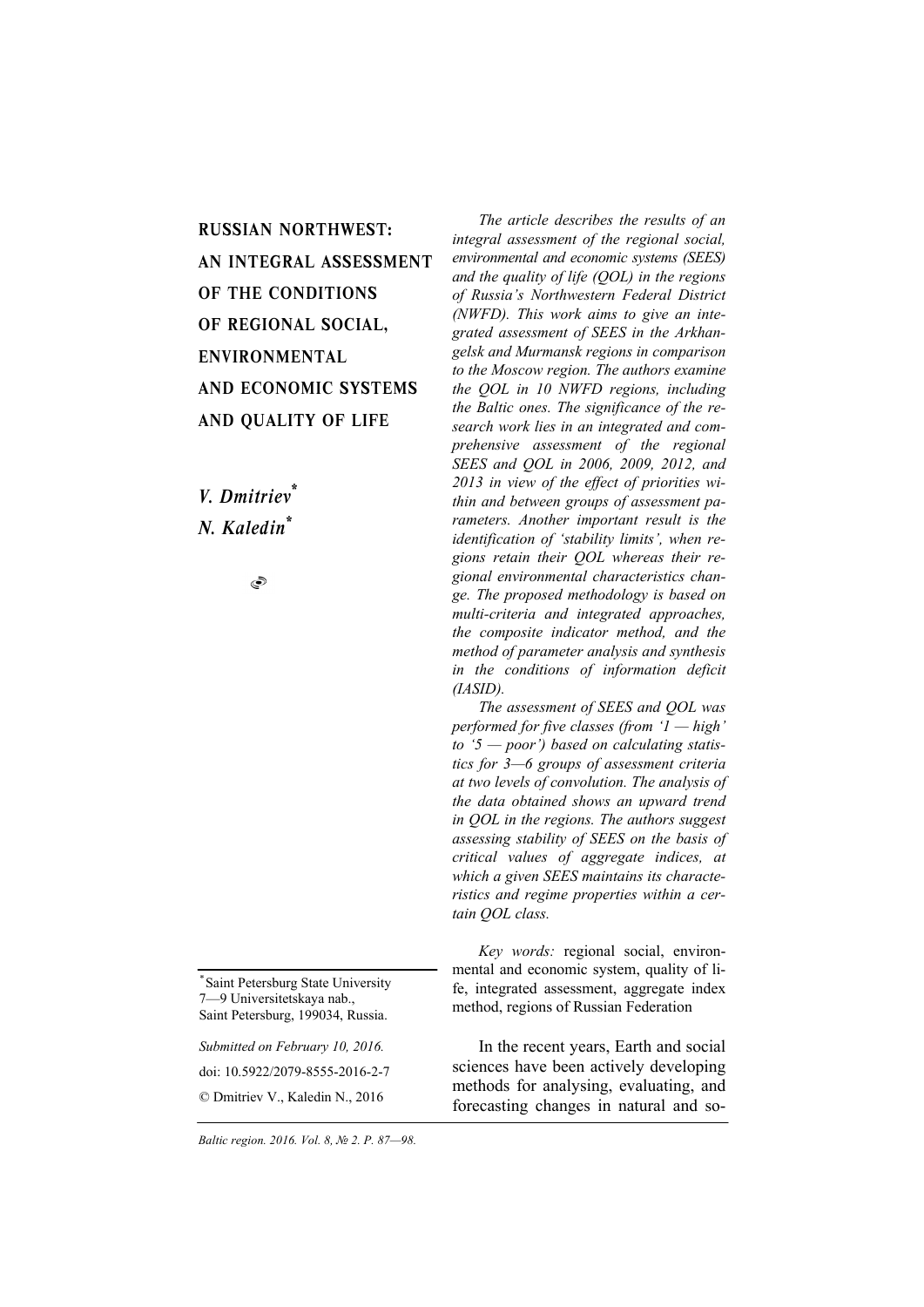cial systems and their emergent properties and transformations in natural conditions and under external impacts. Studies in this area suffer from the incompleteness and inaccuracy of current knowledge — a result of the complexity of the structure and functioning of natural and social systems and a combination of determinacy, stochasticity, holism, and elementarism in their development. Therefore, most evaluation studies are carried out using component-based evaluation, rating/index, or comprehensive approaches. The indicator approach, indexology, axiometry, and environmental qualimetry of system studies are developing as a basis for multi-criterion and integrated assessments.

The notion of 'quality of life' (QOL) has gained wide currency in the academic community. It describes manifold aspects of lives of different social groups. Definitions given by different authors emphasise economic, social, political, and cultural components of social systems and the condition of natural and human-transformed environment, which interacts with the human community, being often identified with the ecological condition of a territory or its ecological situation. Quality of life pertains to both actual objects and phenomena surrounding human beings and individuals' and societies' ideas of anticipated and desired future (objective and subjective approaches). Such ideas are rarely referred to as 'models'. More often, they are designated by vaguer terms akin to 'ideal image'. Such terms impart an incongruous set of conditions, circumstances, and factors, which define a certain current condition of the system, to a virtual system. This gives rise to an idealised idea of quality of life, where all living conditions — from nutrition and environmental conditions to political freedoms and opportunities to utilize achievements of science and culture — can and should meet the desires and needs of modern human beings and their concept of a high living standard. A refusal to use social/environmental/economic models to trace the influence of social, economic, and political factors on the functioning of the system leaves few possibilities for studying such systems, namely, a component-wise assessment of elements and their temporal changes or a multicriterion evaluation based on economic, social, and environmental indices. However, this undermines basic principles of studying complex systems (for instance, the principle of emergence), according to which a composition analysis does not replace studying integrative properties immanent in the system as a whole (stability, independence, cohesions, integrity, well-being, transformation stage, etc.).

Further, the essential and sufficient indices are identified. From the perspective of a researcher, they should describe the condition of a social system and quality of life. These indices are often referred to as 'target indicators', 'sustainable development indices', etc. The concept of indicator-based management is widely used by administrative institutions and it suggests taking into consideration the indicators of the state and quality of an evaluated system or those of quality of life, which are often called indicators of sustainable (balanced, crisis-free) development [12; 16; 20]. The process of evaluation consists in identifying a system's positive or negative value based on a comparison of its performance with target indicators. This suggests a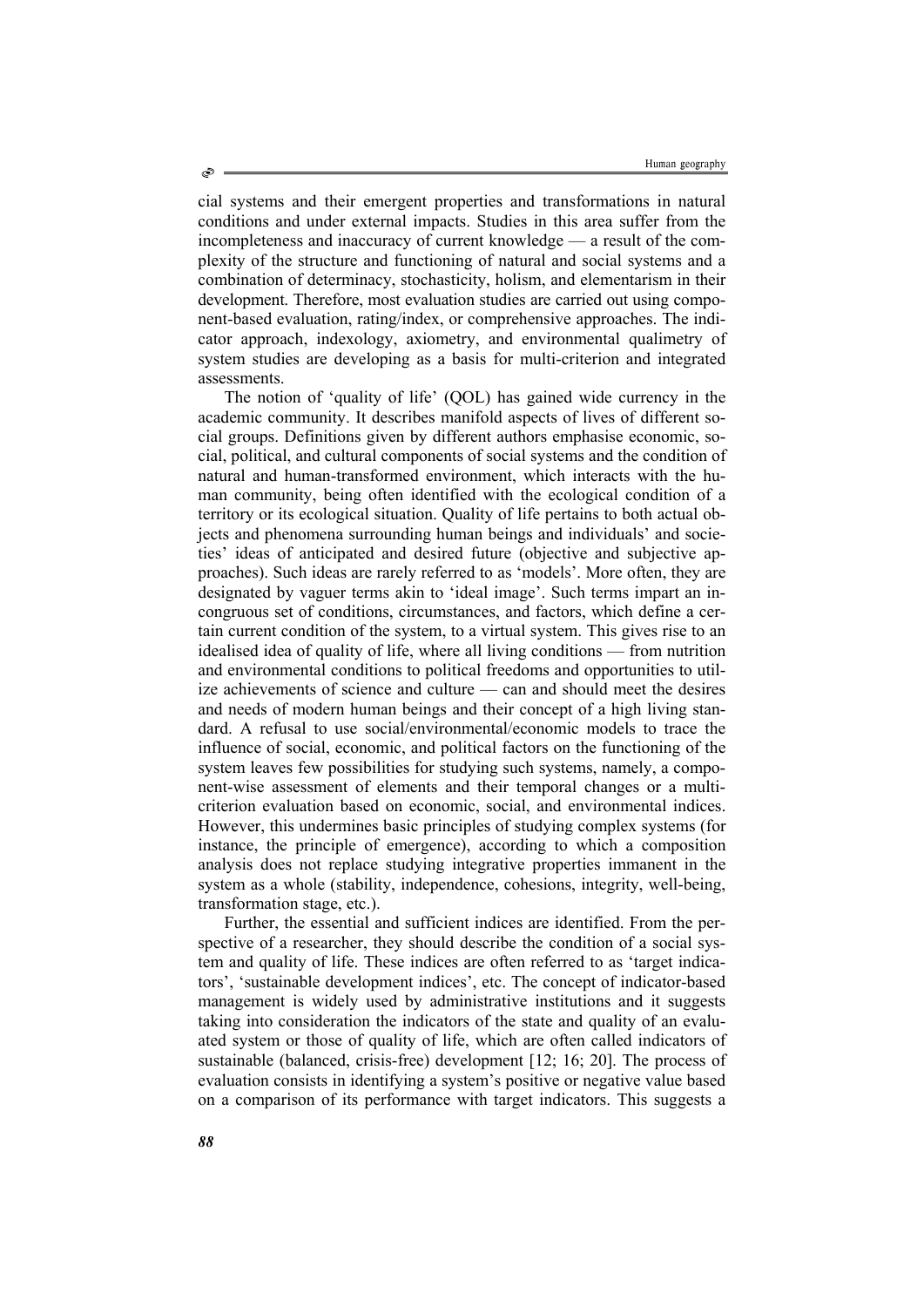comparison of actual values calculated on the basis of statistical data with a certain standard identified for each index. However, it might happen that, according to one index (or criterion), a system would fall into one category and, according to another, into another. Setting a trajectory of changes in the index describing, for instance, a country's 'economic welfare' makes it possible to obtain a more or less balanced index growth rate [21].

The management process is based on monitoring several factor indicators and analysing these indicators in view of their effect on the target indicator set using various approaches. Other important elements are a qualitative forecast of possible changes in the indicators, a priori parametric changes in the conditions of management object development, and an assessment of alternative decisions when choosing the most efficient variant. However, today, there is no unanimity in views on either the development of a theoretical and methodological framework for a unified system of assessing the condition of a social/environments/economic system and quality of life or methodological preferences in devising algorithms and assessment methodologies [5]. This situation is brought about by the uniqueness of Russian reality — a wide range of natural conditions, social and economic potential of regions, and ethnic diversity. Therefore, a region's system of indicators can correspond to that of another region but they will not be interchangeable due to objective reasons [14]. All the above reduces the possibility of unification and decreases the efficiency of authorities in planning sustainable regional development [2; 6; 9—11].

'Quality of life', a term widely used in human ecology and social ecology, describes the quality of satisfying the material and cultural needs of people — quality of nutrition, housing standards, quality of education, healthcare, services, environment, recreation, fashionability of clothes, the need for objective information, level of stress, etc. Moreover, quality of life can be interpreted as the correspondence of living environment to the social and psychological attitudes of an individual. Building on these definitions of quality of life, a major objective is to identify a combination of natural, social, and economic conditions of human health, i. e. the correspondence of the living environment of healthy human beings to their needs [2, p. 92]. The WHO defines quality of life as an individual's perception of their position in life in the context of the culture and value systems in which they live and in relation to their goals, expectations, standards and concerns' [2].

The existing interpretations of 'quality of life' are numerous and rather ambiguous. Therefore, different researchers propose disparate approaches to measuring QOL [1].

Among recent works on regional social, environmental and economic systems (SEES), it is worth mentioning the contribution of the commission headed by J. Stiglitz, A. Sen, and J.-P. Fitoussi — 'Report on the Measurement of Economic Performance and Social Progress' proposing recommendations for developing statistical tools for assessing quality of life and social sustainability [13]. The ideas and conclusions presented in the report stirred an animated discussion. Later, a communication from the European Commission entitled 'GDP and beyond' (2009) proposed recommendations for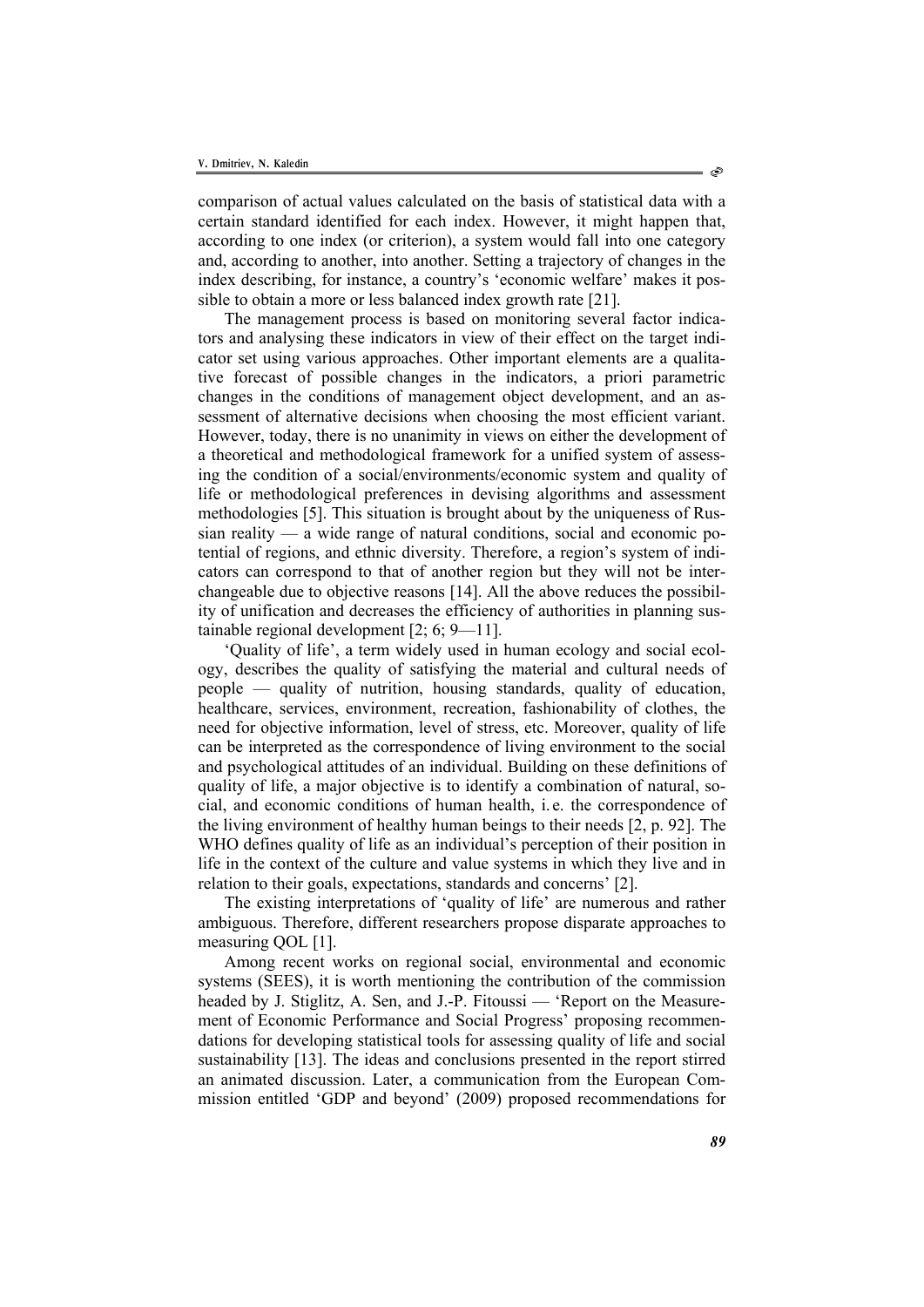improving social progress indicators. The OECD prepared a compendium of well-being indicators based on the findings presented in Stiglitz, Sen, and Fitoussi's report. The governments of France, Japan, China, the US, Germany, and Norway have shown interest in developing a full and objective system of well-being and sustainable development indicators. Thus, one can conclude that international interest in evaluating sustainable development is rather high and that relevant methodologies are still emerging [13].

Differences in existing methodologies for measuring quality of life manifest themselves when solving such problems as selecting a nomenclature of QOL indicators, measuring indicators, and choosing measurement methods and procedures for formulating a general conclusion about the QOL of an individual, a group of individuals, a region, or a country. Most QOL methodologies and models are developed within either the subjective or objective dimension [2; 4; 9; 11; 23].

### Sources and methods

Let us consider the general idea behind integrated indicators of regional SEES and QOL. In our studies, integrated indicators (II) are obtained using the composite indicator method, the randomised composite indicator method (RCIM), and the method of indicator analysis and synthesis in the conditions of information deficit (IASID) [22]. For the purpose of simplification, we will use the RCIM method, whose stages will be considered below.

*Stage one* consists in choosing a relevant system of criteria for evaluating the condition of regional SEES and QOL. These criteria reflect the condition of social, economic, and political subsystems and the quality of environment (ecological state of a system). All criteria are divided into several thematic groups. Each parameter should be essential and all parameters taken together sufficient for describing SEES and QOL. However, an increase in the value of some parameters results in the growth of QOL (type I) and an increase in others in its decrease (type II). Moreover, there are characteristics, whose critical values divide the scale of parameter changes into two intervals with opposite properties defining its effect on the state of a system. At this stage, it is reasonable to set the minimum (*min*) and maximum (*max*) values of characteristics based on a preliminary analysis of their regional temporal changes. Further, a continuous scale of changes by quality classes is introduced for chosen criteria. In most cases, these criteria serve as key properties characterising the condition of SEES or they are results of convoluting information on the system condition, which is assigned a certain QOL class. These criteria can be presented by certain indices. A crucial element is a scale for evaluating changes in indices by classes of system conditions. It is possible to use classifications proposed by different authors. It is also important to specify the type of connection (type I — direct and type II inverse) and the degree of connection nonlinearity.

Simultaneously with the properties (criteria) of measurement, classes of regional SEES or QOL are introduced. At this stage, it is reasonable to em-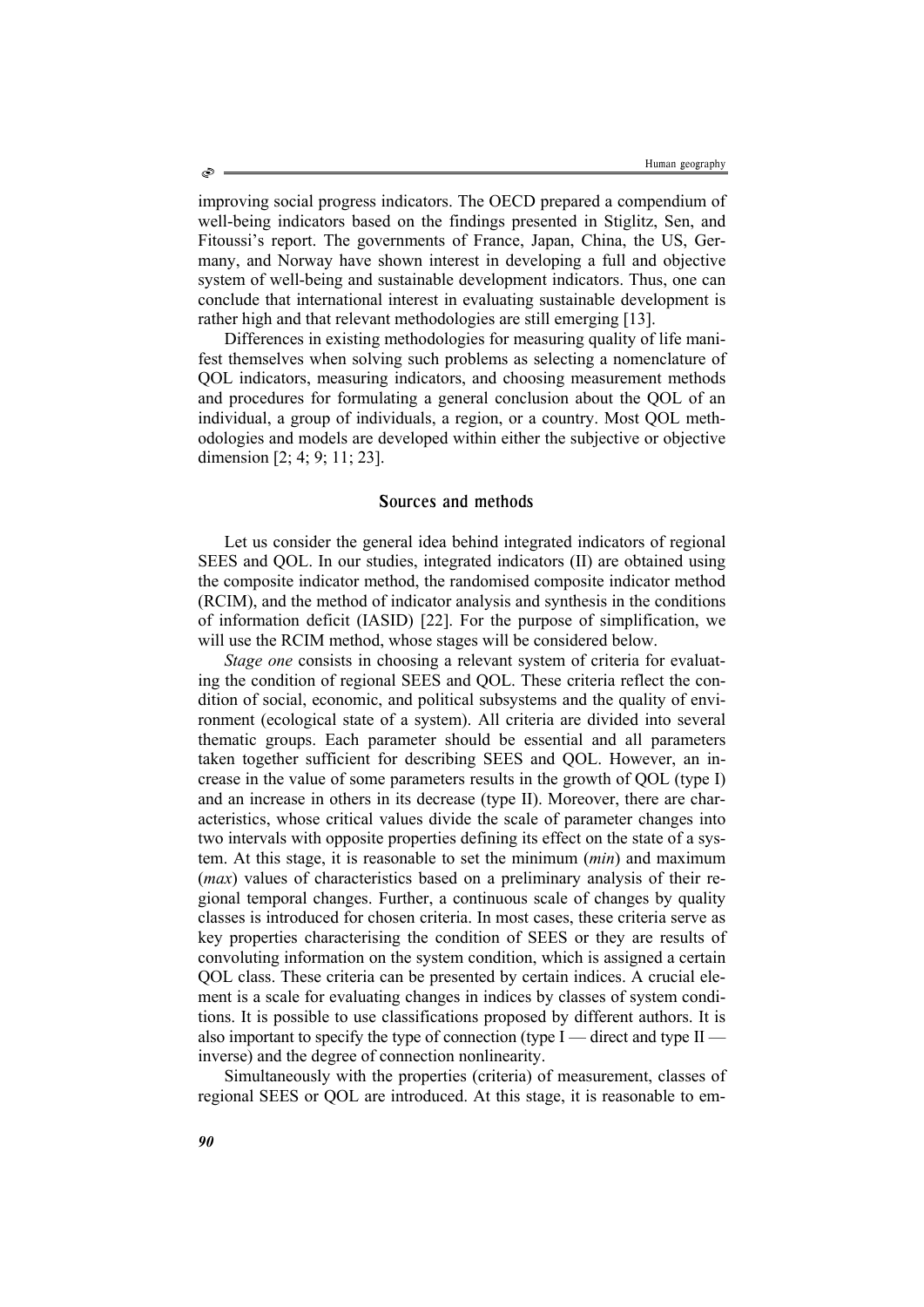ploy classifications and axiometric scales described in research literature. It is more apt to refer to classifications developed for all groups of criteria classification as models.

The integrated approach considered in this article rectifies the deficiencies of multi-criterion evaluation through simultaneously considering multicriterion and multi-level (hierarchical) features in the cases of indicator convolution, diversity of connections, and modelling measurement priorities.

At this stage, it is always important to analyse measurement scales of parameter changes by quality classes. It is preferable but not obligatory that all scales have both left and right boundaries within classes, be continuous, and take into account regional extremes of measures indicators.

At *stage two*, simple transformations (minimax functions taking into account the non-linearity and 'direct/inverse' type of connection) are performed and one gets rid of dimensionality of initial characteristics so that the value of 0 would correspond to the best conditions for each criteria and the value of 1 to the worst (or vice versa).

The minimum (*mini*) and maximum (*maxi*) values of each scale of initial characteristics are used to this end. It is also possible to use regional minimums and maximums. In the latter case, it is important to understand that a classification based on minimum and maximum values will also have regional characteristics.

It does not seem appropriate to demonstrate necessary mathematical transformations in this article. However, they are considered in detail in earlier publications [8; 9; 11; 15].

It is recommended to present the results of parameter standardising in a table. Further, it is reasonable to find the width of measurement scale intervals for each class. Deficiencies of measurement scales are identified at this stage. If one class comprises 50—70% of all scale values, this scale is not satisfactory. Uniform or rectilinear (direct and inverse) scales are of similarly little interest, since resulting composite indicator scales will also be uniform and rectilinear with class boundary values of 0.2, 0.4, 0.6, 0.8, and 1.0. A variety of such scales is the Harrington scale, which also has a priori known boundary values of characteristics between classes.

At *stage three,* the form of the integrated indicator *Q (q,p)* is chosen. The indicator depends on not only standardised values of *qi* indicators but also their significance defined by weighting coefficients  $p_i$  whose sum should equal 1.0 ( $0 \le p_i \le 1$ ).

At *stage four*, estimates of the weighting factors  $p_i$  are introduced. As a rule, the development of a programme for evaluation studies is the preliminary 'weighting' of parameters, components, and their properties. However, such 'weighting' is often insufficient, since the effect of selected factors is unequal, which necessitates assigning different priority, weight, or significance to different criteria. However, weight is often introduced rather randomly. There are several methods to identify the 'weight' of individual criteria of natural environment quality. It is possible to assume that the weight of each selected parameter is equal, that the weight of the most significant parameters is increased or the weight of less significant parameters is de-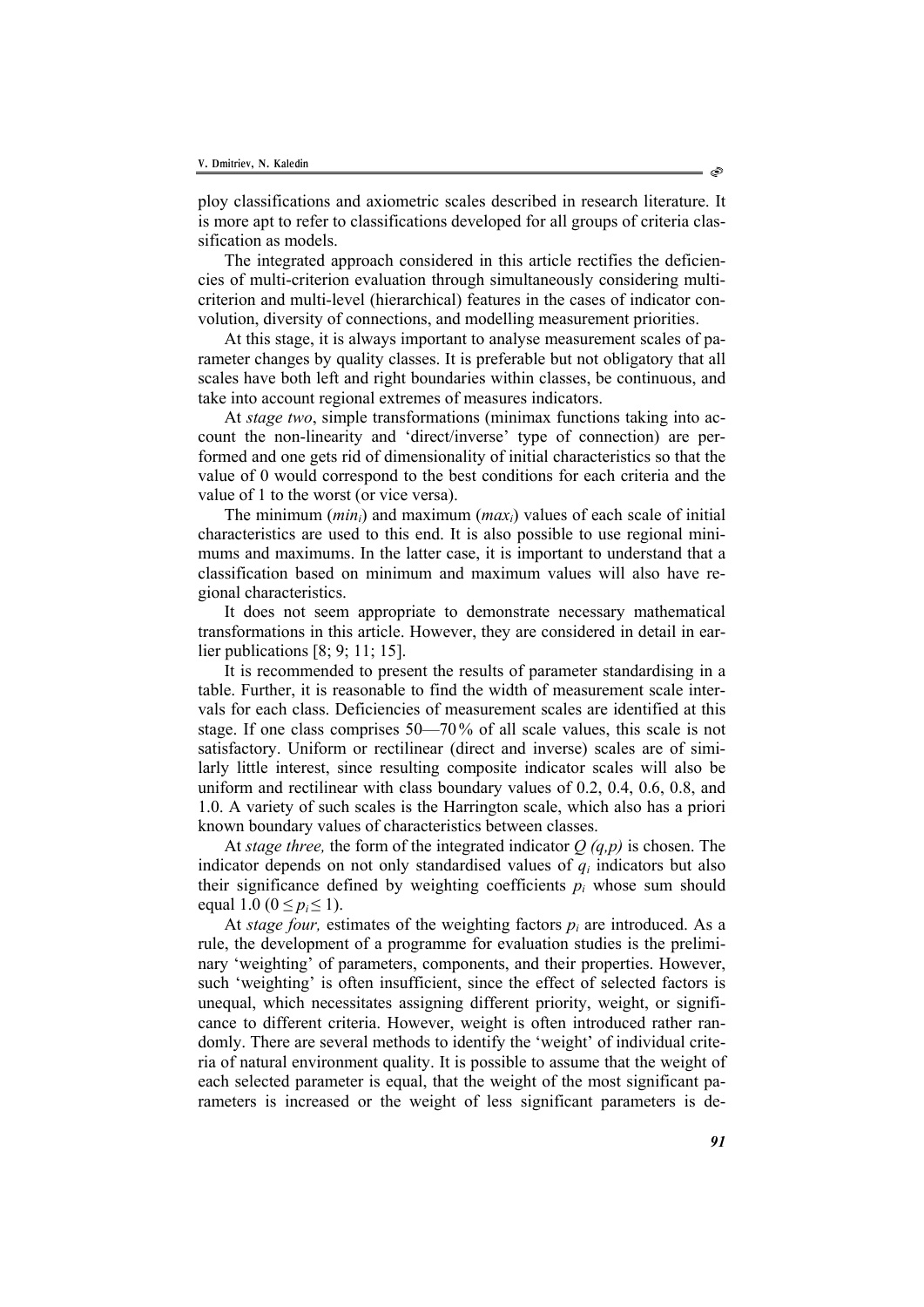creased by a certain factor, that the weight is identified based on expert evaluations, or that the weight of each parameter is identified through additional calculations.

This study uses a multiple-parameter integrated evaluation performed using the composite indicator method (CIM). When introducing the so-called 'weighting coefficients' or 'weights' representing individual criteria's significance for an integrated evaluation, a researcher is faced with a deficit of numerical information on these weighting coefficients. In social, economic, and environmental evaluations, the significance of individual criteria is often assessed using comparative judgements, for instance, 'this criterion is more important for the general evaluation that the other criterion is' or 'these criteria are equally important for the integrated evaluation', etc. Therefore, the significance of individual criteria is often measured using a non-numeric scale or all criteria are assumed to be equally significant. In other cases, a researcher would set intervals of possible variations of weighting coefficients. Therefore, it is important to work with *non-numeric inaccurate* information, which is often *incomplete* (nontrivial equations and inequations corresponding to interval and ordinal information are not assigned to all weighting coefficients). Non-numeric, inaccurate, and incomplete information induces a set of accessible combinations of weighting coefficients, which complicates the application of the CIM [22]. According to N.V. Khovanov [22], overcoming this complication requires using the *Bayesian model of uncertainty randomisation*. The model suggests a transition from uncertain selection of weighting coefficients to random selection from a set of all possible combinations of weighting coefficients. Thus, a researcher obtains random weighting coefficients and randomised composite indicators [22]. This technique is termed the randomised composite indicators method (RCIM) and the methodology of *indicator analysis and synthesis in conditions of a deficit of information* on evaluation parameters is referred to as the IASID methodology [22].

At *stage five*, the value of  $Q_i$  is calculated for the left and right boundary of the initial classification model.

As a result, one obtains a scale of changes in the integrated (composite) indicator by class regardless of whether all evaluation parameters are considered as equal or unequal. After completing this stage, it is also reasonable to analyse the obtained scale for uniformity and rectilinearity. If a single class comprises 40—50% of the interval, it is necessary to go back to the previous stages and rectify the identified deficiency.

At *stage six*, accumulated statistical data are used to calculate the integrated indicators of the first and later convolution stages following the rules of building the initial classification models. At the same time, the procedure of value standardisation is not performed at the second and following stages. However, the problem of choosing weights (evaluating priorities) is carried out at all stages.

Changes in the integrated indicator are calculated similarly for different years or territories based on spatially distributed information. In complicated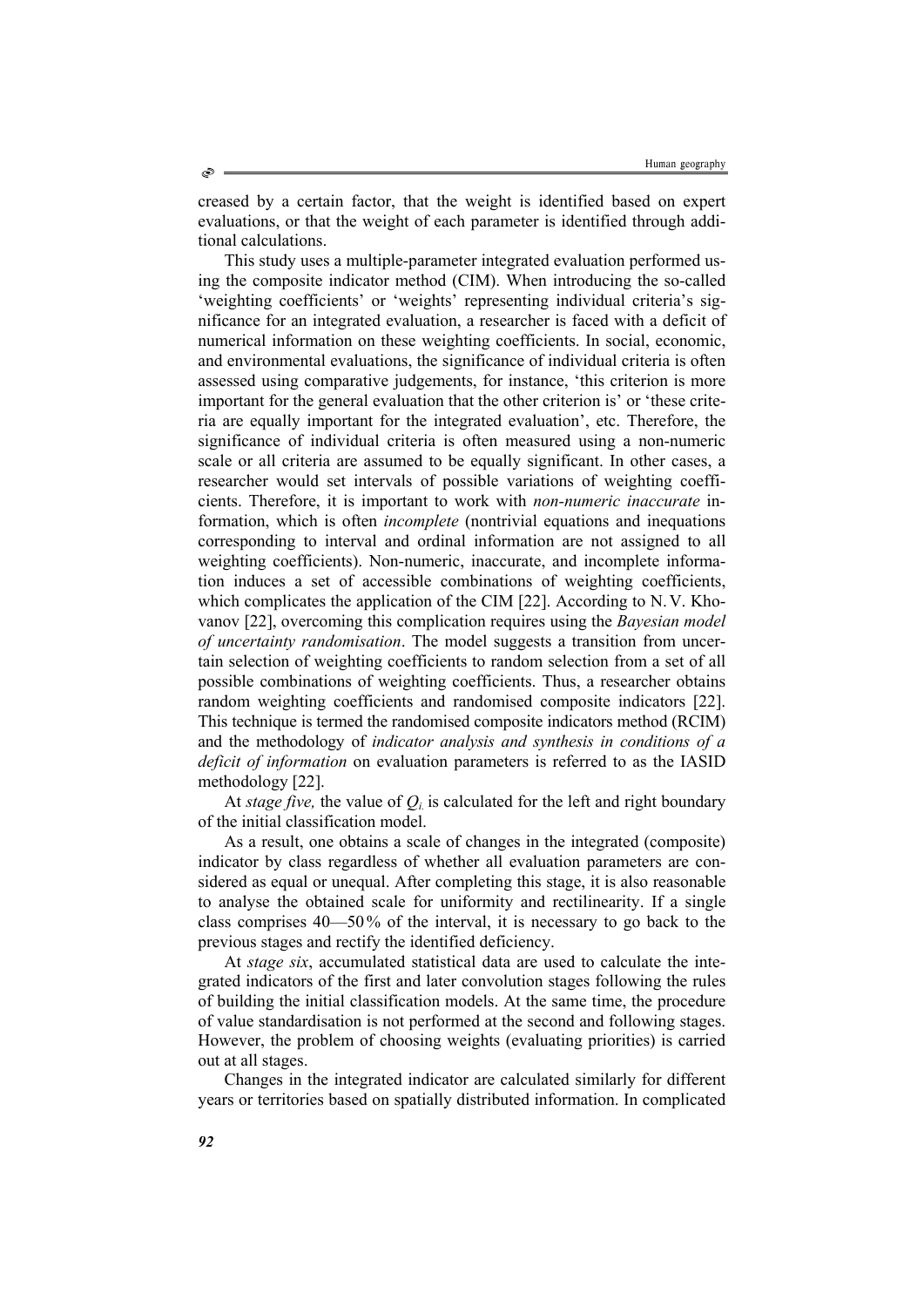cases of handling incomplete, inaccurate, and non-numeric information, multi-level convolutions of information on the conditions of measured systems are introduced [22]. A comparison of system conditions on an integrated basis makes it possible to evaluate the spatial and temporal features of changes and the degree of their transformation. The value obtained through convoluting admissible (critical) values of initial parameters can be used as the 'critical' value of the integrated indicator.

# Research results and discussion

*1. An assessment of the condition of regional SEES and QOL in Russia's Northwest*. The integrated assessment was carried out based on 2006, 2009, and 2012 data for the Arkhangelsk and Murmansk regions in comparison to the Moscow region.

At the first stage, a system of criteria for regional statistics was selected to assess quality of life [3; 6; 7; 17]. All criteria were divided into three modules (six groups, seventeen criteria) — social, economic, and environmental. At the same time, QOL classes were identified. Five classes were used, with the first one representing the 'highest', the second 'above average', the third 'medium', the fourth 'below average', and the fifth 'the lowest' quality [2; 8; 11; 15; 23].

Initial criteria were selected at this stage to measure quality of life. They comprised six groups of indicators:

1. level of income (per capita income, roubles; proportion of population with an income below a living wage,  $\%$ ;

2. culture and recreation (number of sport facilities, units; number of theatre-goers per 1,000 population, people);

3. personal security (number of registered murders and attempted murders, cases);

4. population health (number of hospital beds, 1,000 units; incidence of infectious and parasitic diseases per 1,000 population, people; population per one doctor, people; life expectancy, years);

5. level of education (number of pre-school institutions, units; number of higher professional education institutions (public, units));

6. quality of the environment (stationary source atmospheric emissions, 1,000 tons; fresh water usage, million tons; recirculating water volume, million  $m^3$ ; wastewater discharge into surface water bodies, million  $m^3$ ; forest area burned by wildfire, ha).

2006, 2009, and 2012 data for Russian regions are available in [6; 7; 17—19].

For all criteria, measurement scales for the left and right boundary of each class were developed. At stage two, all initial data and measurement scales were standardised.

Linear convolution of standardised indicators in view of their weight was used to express the integrated QOL indicator in the basic variant.

Three classification models for assessing QOL are proposed. These models differ in weights (priorities) assigned at stage two. In model 1,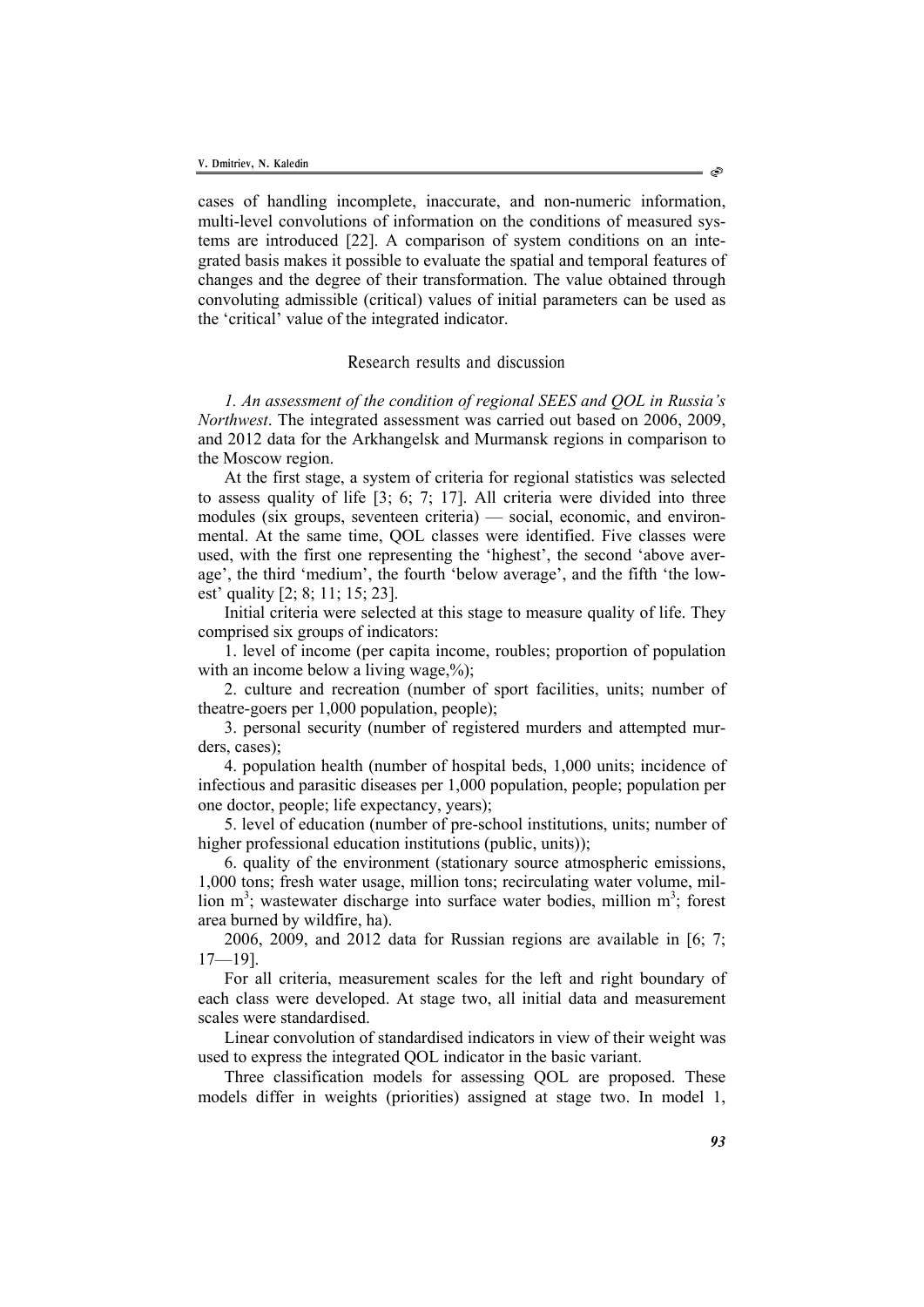weights are equal. In model 2, priority is given to income. In model 3, the priority is the environment. All three models were built for each region. QOL values were compared based on the results of composite indicator calculations (table 1). Evaluative scales of composite indicators for these models are shown in table 2.

*Table 1* 

|                                                | 2006   |           |        | 2009   |        |        | 2012   |        |        |  |  |  |  |
|------------------------------------------------|--------|-----------|--------|--------|--------|--------|--------|--------|--------|--|--|--|--|
| Group                                          |        | Arkh Murm | Mos    | Arkh   | Murm   | Mos    | Arkh   | Murm   | Mos    |  |  |  |  |
| First level of indicator convolution (model 1) |        |           |        |        |        |        |        |        |        |  |  |  |  |
| 1. Income                                      | V      | V         | IV     | Ш      | Ш      | Ш      | Ш      | Ш      | Ш      |  |  |  |  |
| 2. Health                                      | IV     | IV        | IV     | IV     | П      | IV     | Ш      | Н      | IV     |  |  |  |  |
| 3. Environment                                 | IV     | Ш         | Ш      | Ш      | Ш      | Ш      | Ш      | Ш      | Ш      |  |  |  |  |
| 4. Culture and rec-                            |        |           |        |        |        |        |        |        |        |  |  |  |  |
| reation                                        | IV     | IV        | IV     | IV     | IV     | Ш      | IV     | IV     | Ш      |  |  |  |  |
| 5. Personal security                           | I      | I         | V      | I      | I      | IV     |        | I      | Ш      |  |  |  |  |
| 6. Level of educa-                             |        |           |        |        |        |        |        |        |        |  |  |  |  |
| tion                                           | IV     | IV        | Н      | IV     | IV     | Н      | IV     | IV     | Н      |  |  |  |  |
| Second level of convolution                    |        |           |        |        |        |        |        |        |        |  |  |  |  |
| Model-1                                        | IV     | Ш         | IV     | Ш      | Ш      | Ш      | Ш      | Ш      | Ш      |  |  |  |  |
|                                                | (0.70) | (0.66)    | (0.69) | (0.64) | (0.60) | (0.60) | (0.59) | (0.53) | (0.52) |  |  |  |  |
| Model-2                                        | IV     | IV        | IV     | IV     | Ш      | Ш      | Ш      | Ш      | Ш      |  |  |  |  |
|                                                | (0.78) | (0.77)    | (0.74) | (0.70) | (0.67) | (0.63) | (0.61) | (0.56) | (0.53) |  |  |  |  |
| Model-3                                        | Ш      | IV        | IV     | Ш      | Ш      | Ш      | Ш      | Ш      | Ш      |  |  |  |  |
|                                                | (0.59) | (0.77)    | (0.65) | (0.55) | (0.67) | (0.56) | (0.49) | (0.56) | (0.51) |  |  |  |  |

### **Integrated indicators by groups at the first and second levels of convolution for the Arkhangelsk (Arkh), Murmansk (Murm), and Moscow (Mos) regions**

*Comment*. Model-1: equal priorities; Model-2 (income > culture and recreation =  $=$  health  $>$  level of education  $=$  personal security  $>$  environment); Model-3 (environment  $>$  health = level of education = personal security  $>$  culture and recreation  $>$ > income).

*Table 2* 

| SEES and QOL composite indicator scales (second level of convolution) |
|-----------------------------------------------------------------------|
|                                                                       |

| Model     | Class |               |               |                               |               |  |  |  |  |
|-----------|-------|---------------|---------------|-------------------------------|---------------|--|--|--|--|
|           |       | Н             | Ш             | IV                            |               |  |  |  |  |
| Q model-1 |       | $0.21 - 0.43$ |               | $0.43 - 0.66$   $0.66 - 0.84$ | $0.84 - 1.00$ |  |  |  |  |
| Q model-2 |       | $0.21 - 0.45$ | $0.45 - 0.69$ | $0.69 - 0.85$                 | $0.85 - 1.00$ |  |  |  |  |
| Q model-3 |       | $0.20 - 0.42$ | $0.42 - 0.64$ | $-0.82$<br>$0.64-$            | $0.82 - 1.00$ |  |  |  |  |

An analysis of the data obtained shows a trend towards an increase in QOL in the regions. In 2006, in 13 out of 18 cases, regions fell into classes IV—V. In

 $\circledcirc$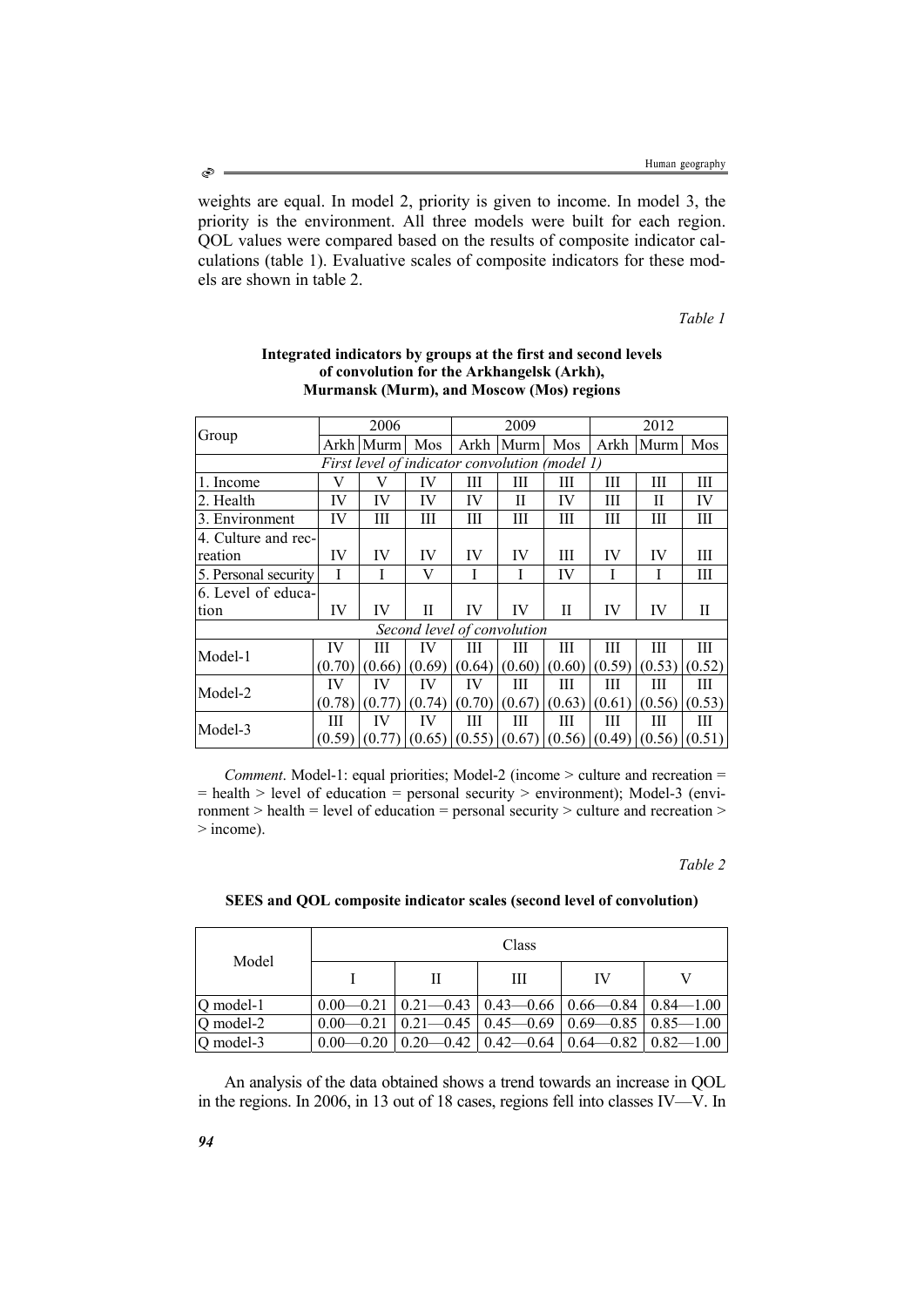2012, QOL corresponded to class III and above in 13 out of 18 cases. In general, quality of life in the regions of Northwestern (two regions) and Central Russia (Moscow region) does not differ dramatically. The obtained QOL values suggested a shift from class IV to class III (the Arkhangelsk region closer to the right and the Murmansk and Moscow regions closer to the left boundary). There is a chance of the regions moving up to class II (above average).

*2. An assessment of the condition of regional SEES and QOL in Russia's Northwest.* 

Three modules — social, economic, and environmental — were used to obtain an integrated assessment. The official report 'On the state and protection of environment in the Russian Federation' and the 'Regions of Russia' 2013 annual statistical compilation [19] were used as data sources.

The environmental module included the following nine criteria: wastewater discharge into surface water bodies, million  $m^3$ ; waste generation, million tons; amount of deposited waste, million tons; pesticide usage, kg/ha; forest wildfire, ha; atmospheric emissions, thousand tons; freshwater usage, million m<sup>3</sup>; stationary source atmospheric pollution, thousand ha; forested area, thousand ha.

The social module includes 10 criteria: marriage to divorce ratio, divorces per 1,000 marriages; sex ratio, women per 1,000 men; infant mortality rate; mortality rate; disease incidence per 1,000 population; registered crime rate; Internet access; library access; life expectancy, number of sports facilities.

The economic block includes 10 criteria: population size, 1,000 people; monthly income, roubles; economically active population, 1,000 people; number of small enterprises per 10,000 population; vegetable crop yields, 100 kg/ha; livestock and poultry production (carcass weight), 1,000 tons; residential development,  $1,000 \text{ m}^2$ ; road density, km per  $10,000 \text{ km}^2$ ; cost of consumer basket, roubles; unemployment rate.

Evaluation scales of integrated indicators were devised for two levels of convolution (within and between groups) with equal and unequal priorities (weights). Four variants of coefficient correlation were considered for the second level of indicator convolution: equality of priorities:  $p_1 = p_2 = p_3$ ; priority given to the environment:  $p_1 > p_2 = p_3$ ; priority given to social conditions:  $p_2 > p_1 = p_3$ ; priority given to economy:  $p_3 > p_2 = p_1$  ( $p_1$  stands for the priority of the economic module,  $p_2$  for the priority of the social module, and  $p_3$  for the priority of the environmental module). In the case of equal weights of the first and second convolution level, QOL of ten regions falls into classes II — IV. Class II comprises two regions — Saint Petersburg and the Leningrad region. Class III includes the Kaliningrad, Vologda, Novgorod, Arkhangelsk, Murmansk, and Pskov regions and the Republic of Komi. Class IV consists of the Republic of Karelia.

'Priority 2' moves the Leningrad region from class II to III and the Murmansk region from class III to IV. 'Priority 4' moves the Kaliningrad region and the republic of Komi from class III to II.

The results obtained for the first and second groups of models are consistent. Further, it is necessary to analyse the effect of changes in initial indica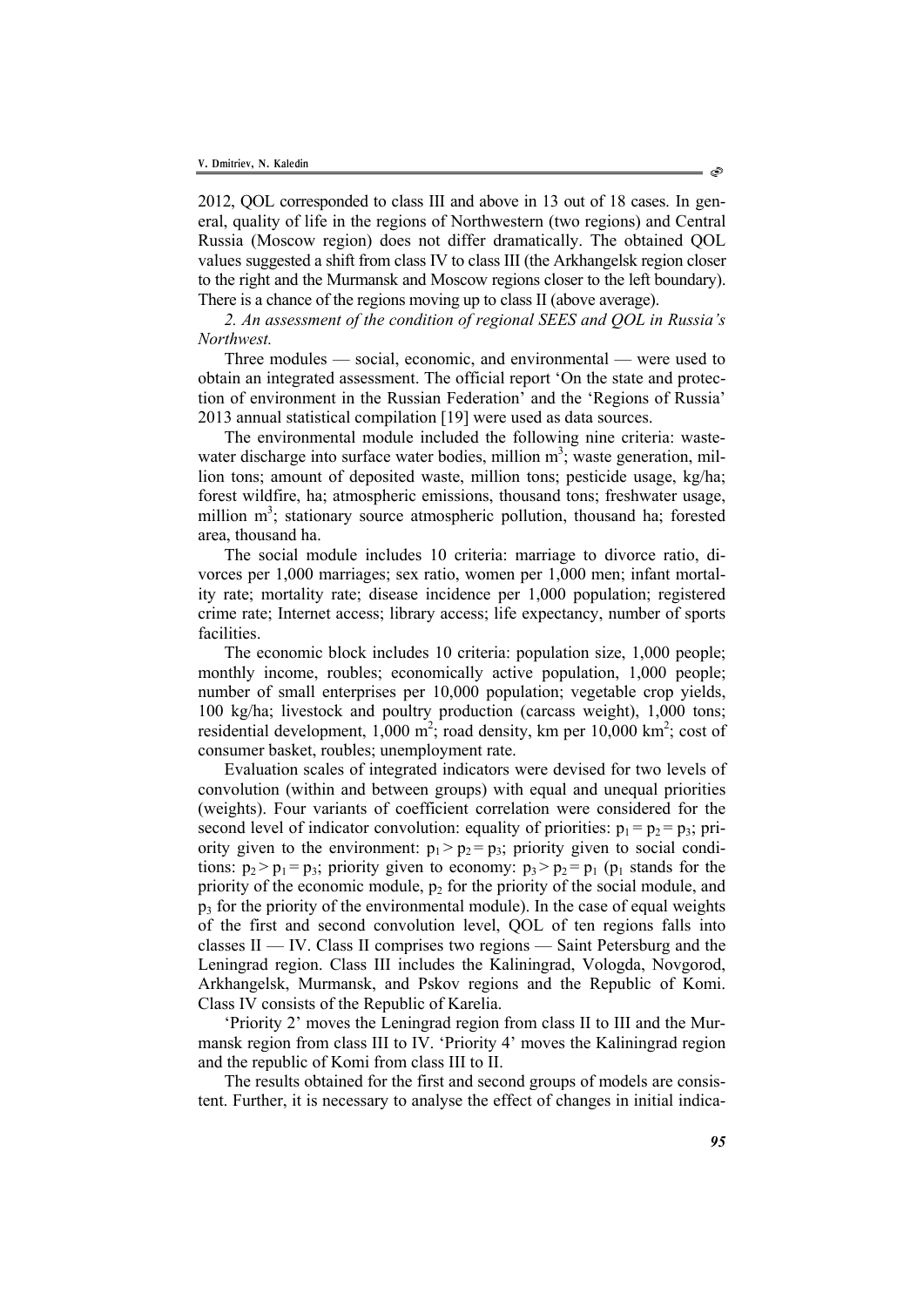tors on the integrated indicator value. These calculations are performed for the first scenario (equal priorities). It is shown that an increase in the quality of the environment of below 30% does not result in a change in QOL class at the second level of convolution. It is proposed to establish the stability of regional SEES based on critical values of integrated indicators, which ensures the preservation of the system's properties and regime parameters within one QOL class.

*This work was supported by Russian Foundation for Basic Research grant No. 16-05-00715.* 

# *References*

1. Biktimirova, Z. Z. 2005, Kachestvo zhizni: problemy izmerenija i ocenki [Quality of life: problems of measurement and evaluation], *Jekonomika regiona*  [The region's economy], no. 2, p. 147—162.

2. Boblakova, L. М., Dmitriev, V. V. 2014, Integral'naja ocenka kachestva zhizni naselenija g. Sankt-Peterburga i g. Mosvy [Integral assessment of the quality of life of the population of St. Petersburg and Moscow], *Mezhdunarodnyj zhurnal jeksperimental'nogo obrazovanija* [International Journal of Experimental Education], Vol. 3, Part. 1, p. 91—95.

3. Vinogradova, V. V. 2015, Prirodno-klimaticheskie i bioklimaticheskie uslovija zhizni naselenija Murmanskoj oblasti [Natural and climatic and environmental conditions of life of the population of the Murmansk region], *Izvestija RAN. Serija geograficheskaja* [Izvestiya RAN. Geographical Series], no. 6, p. 90—99.

4. Vozmitel, А. А. 2013, Kachestvo zhizni v doperestroechnoj i poreformennoj Rossii [The quality of life in the pre-perestroika and post-reform Russia], *Sociologicheskie issledovanija* [Sociological studies], no. 2, p. 25—32.

5. Gershanok, G. А. 2006, Social'no-jekonomicheskaja i jekologicheskaja emkost' territorii pri ocenke ustojchivosti ee razvitija [Socio-economic and ecological capacity of the territory in the assessment of the sustainability of its development], *Jekonomika regiona* [The region's economy], no. 4, p. 166—180.

6. *Gosudarstvennyj doklad Minprirody Rossii "O sostojanii i ob ohrane okruzhajushhej sredy Rossijskoj Federacii v 2011 godu"* [Report of the Ministry of Natural Resources of the Russian Federation "On the State and the Russian Federation Environmental Protection in 2011"], 2011.

7. *Gosudarstvennyj doklad Minprirody RF "O sostojanii i ob ohrane okruzhajushhej sredy Rossijskoj Federacii v 2007 godu"* [Report of the Ministry of Natural Resources of the Russian Federation "On the State and the Russian Federation Environmental Protection in 2007"], 2007.

8. Dmitriev, V. V. 2010, Integral'nye ocenki sostojanija slozhnyh sistem v prirode i obshhestve [Integral assessment of the state of complex systems in nature and society], *Biosfera* [Biosphere], T. 2, Vol. 4, p. 507—520.

9. Dmitriev, V. V. Boblakova, L. M. 2014, Integral'naja ocenka kachestva zhizni naselenija v regionah Rossii [Integral assessment of the quality of life in the regions of Russia], Informacionnye tehnologii i sistemy: upravlenie, jekonomika, transport, pravo [Information technology and systems: management, economics, law], Istomin, Е.P (ed.), sbornik trudov *Mezhdunarodnoj nauchno-prakticheskoj konferencii «Infogeo 2014»* [International scientific-practical conference "Infogeo 2014"], no. 3, St. Petersburg, p. 38—44.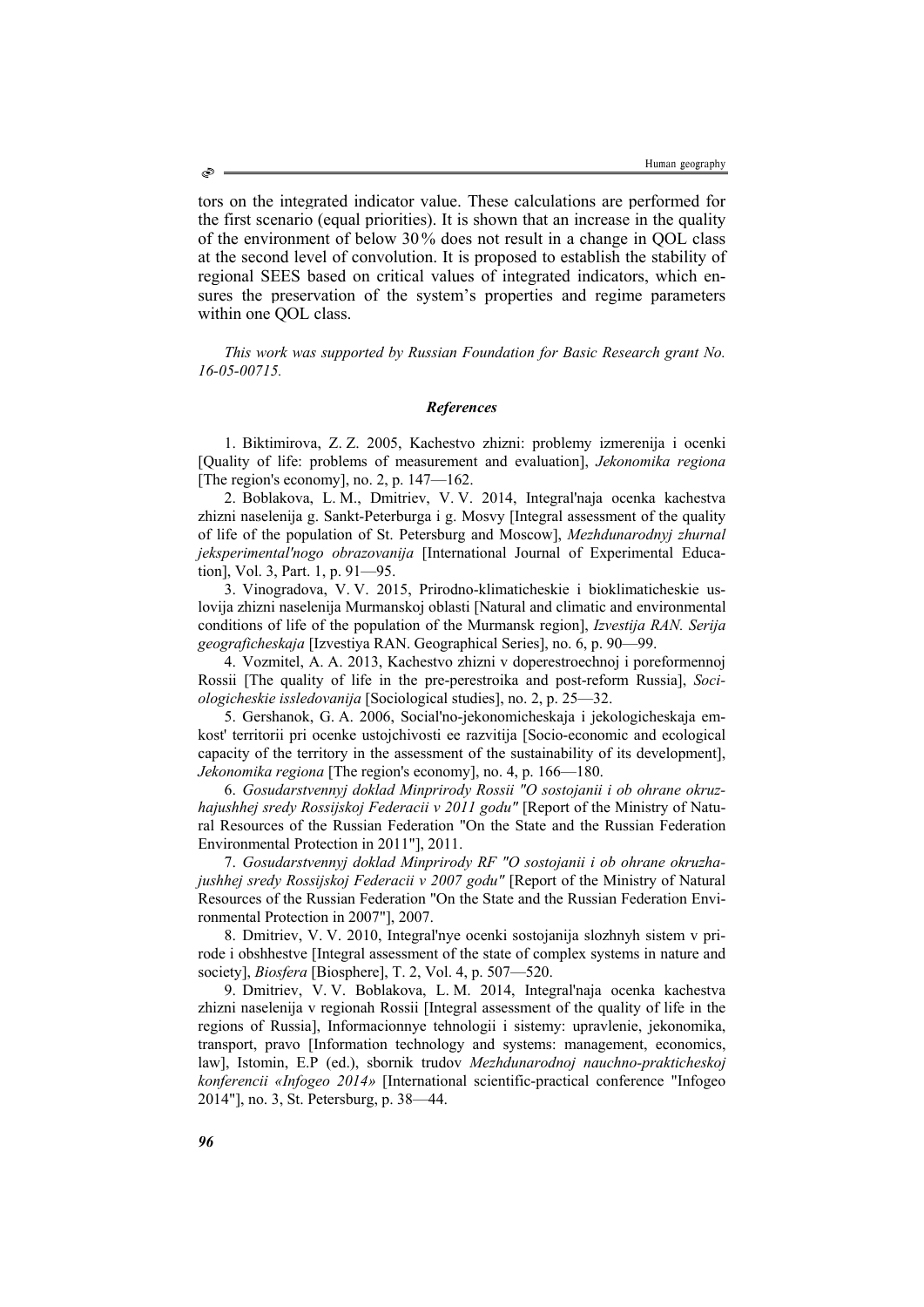10. Dmitriev, V. V. Ogurtsov, А. N., Vasiliev, V. Yu., Primak, Е. А., Lobachyova, Yu. V., Skrygina, V. K. 2013, Ocenka jemerdzhentnyh svojstv slozhnyh sistem v prirode i obshhestve na osnove modelej integral'nogo ocenivanija [Evaluation of emergent properties of complex systems in nature and society on the basis of integrated assessment models]. In: Carlin, L. N., Vorobyov, V. N., Shelutko, V. А., Dmitriev, V. V. (eds.), *Sbornik trudov VI mezhdunarodnoj konferencii «Jekologicheskie i gidrometeorologicheskie problemy bol'shih gorodov i promyshlennyh zon, JeKOGIDROMET — 2012»* [Proceedings of the VII International Conference "Ecological and hydrometeorological problems of big cities and industrial zones, EKOGIDROMET — 2012"], 2013, July 2—4, St. Petersburg, p. 18—27.

11. Dmitriev, V. V., Chistilina, V. S., Kravchenko, V. А. 2015, Razrabotka i aprobacija modelej integral'noj ocenki socio-jekologo-jekonomicheskih sistem i kachestva zhizni naselenija v regionah Rossii [Development and testing of models of integrated assessment of the socio-ecological-economic systems and the quality of life in the regions of Russia]. In: Istomin, Е. P. (ed.), Informacionnye tehnologii i sistemy: upravlenie, jekonomika, transport, pravo, sbornik trudov [Information technology and systems: management, economics, law, Proceedings], International "Infogeo 2015" scientific conference, no. 4(15), St. Petersburg, p. 86—94.

12. Doklad mezhuchrezhdencheskoj gruppy jekspertov po pokazateljam dostizhenija celej v oblasti ustojchivogo razvitija. OON. Jekonomicheskij i social'nyj sovet. 47 sessija [Report of the inter-agency expert group on indicators of achievements in the field of sustainable development. UN. The Economic and Social Council. 47 session], 2016, 8—11 March, E/CN.3/2016/2, 46 p.

13. Korchagina, Е. V. 2012, Analiz i ocenka ustojchivogo razvitija socio-jekologo-jekonomicheskih sistem [Analysis and evaluation of sustainable social, ecological and economic systems], PhD Thes., Gatchina, 377 p.

14. Lapin, N. I. 2012, Izmerenie modernizacii rossijskih regionov i sociokul'turnye faktory ee strategii [Measurement of the modernization of the Russian regions and socio-cultural factors of its strategy], *Sociologicheskie issledovanija* [Sociological studies], no. 9, p. 4—23.

15. Osipova, А. А., Dmitriev, V. V. 2014, Integral'nye ocenki kachestva zhizni naselenija i kachestva gorodskoj sredy g. Sankt-Peterburga [Integral estimates of the quality of life of the population and the quality of the urban environment of St. Petersburg], Mezhdunarodnyj zhurnal jeksperimental'nogo obrazovanija [International Journal of Experimental Education], no 3, Part. 1, p. 96—102.

16. *Preobrazovanie nashego mira: Povestka dnja v oblasti ustojchivogo razvitija na period do 2030 goda. Rezoljucija, prinjataja General'noj Assambleej OON 25 sentjabrja 2015 goda* [Transforming Our World: The Sustainability Agenda for the period up to 2030. Resolution adopted by the UN General Assembly on September 25, 2015], 2015, A/RES/70/, 44 p.

17. *Regiony Rossii. Social'no-jekonomicheskie pokazateli. 2007* [Regions of Russia. Socio-economic indicators. 2007], 2007, p. 991 p.

18. *Regiony Rossii. Social'no-jekonomicheskie pokazateli. 2010* [Regions of Russia. Socio-economic indicators. 2010], 2010, 996 p.

19. *Regiony Rossii. Social'no-jekonomicheskie pokazateli. 2013* [Regions of Russia. Socio-economic indicators. 2013], 2013 990 p.

20. Sdasyuk, G. V. 2015, Prioritetnye geograficheskie problemy perehoda Rossii k ustojchivomu razvitiju [Priority geographical problems of Russia's transition to sustainable development], *Izvestija RAN. Serija geograficheskaja* [Izvestiya RAN. Geographical Series], no. 6, p. 121—123.